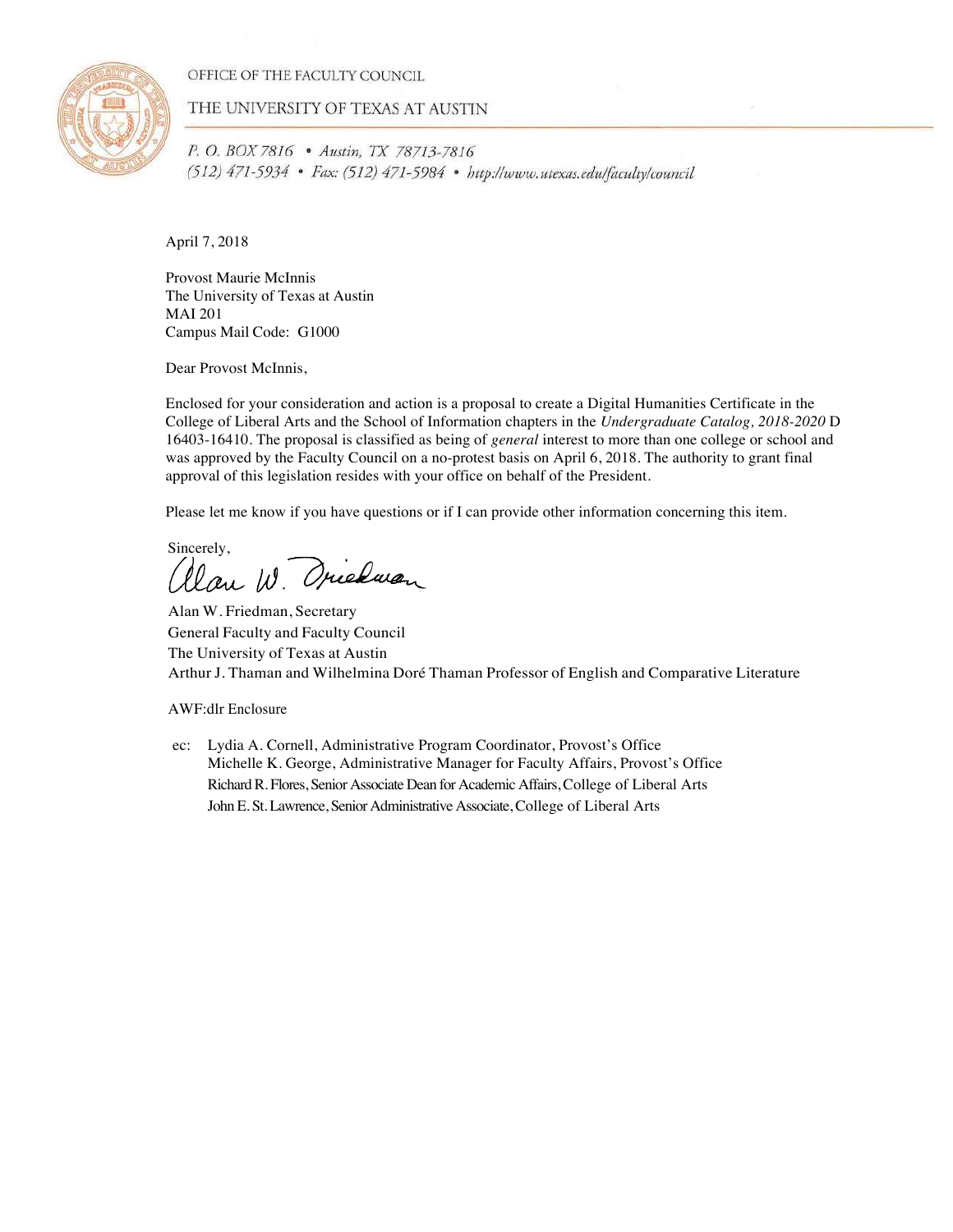# DOCUMENTS OF THE GENERAL FACULTY

# **PROPOSAL TO ADD A DIGITAL HUMANITIES CERTIFICATE IN THE COLLEGE OF LIBERALS ARTS CHAPTER IN THE** *UNDERGRADUATE CATALOG, 2018-2020*

Dean Randy L. Diehl in the College of Liberal Arts has filed with the Secretary of the Faculty Council the following proposal to add a Digital Humanities Certificate in the College of Liberal Arts chapter in the *Undergraduate Catalog, 2018-2020*. On September 28, 2017, Dean Flores approved the proposal. On April 3, 2017, Philip Doty, Associate Dean in the School of Information approved the proposal. The Secretary has classified this proposal as legislation of general interest to a more than one single college or school.

The Committee on Undergraduate Degree Program Review recommended approval of the proposal on March 21, 2018, and forwarded it to the Office of the General Faculty. The Faculty Council has the authority to approve this legislation on behalf of the General Faculty. The authority to grant final approval on this legislation resides with the Provost on behalf of the President.

If no objection is filed with the Office of the General Faculty by the date specified below, the legislation will be held to have been approved by the Faculty Council. If an objection is filed within the prescribed period, the legislation will be presented to the Faculty Council at its next meeting. The objection, with reasons, must be signed by a member of the Faculty Council.

To be counted, a protest must be received in the Office of the General Faculty by April 6, 2018.

alan W Oriedwan

Alan W. Friedman, Secretary of the General Faculty and Faculty Council The University of Texas at Austin Arthur J. Thaman and Wilhelmina Doré Thaman Professor of English and Comparative Literature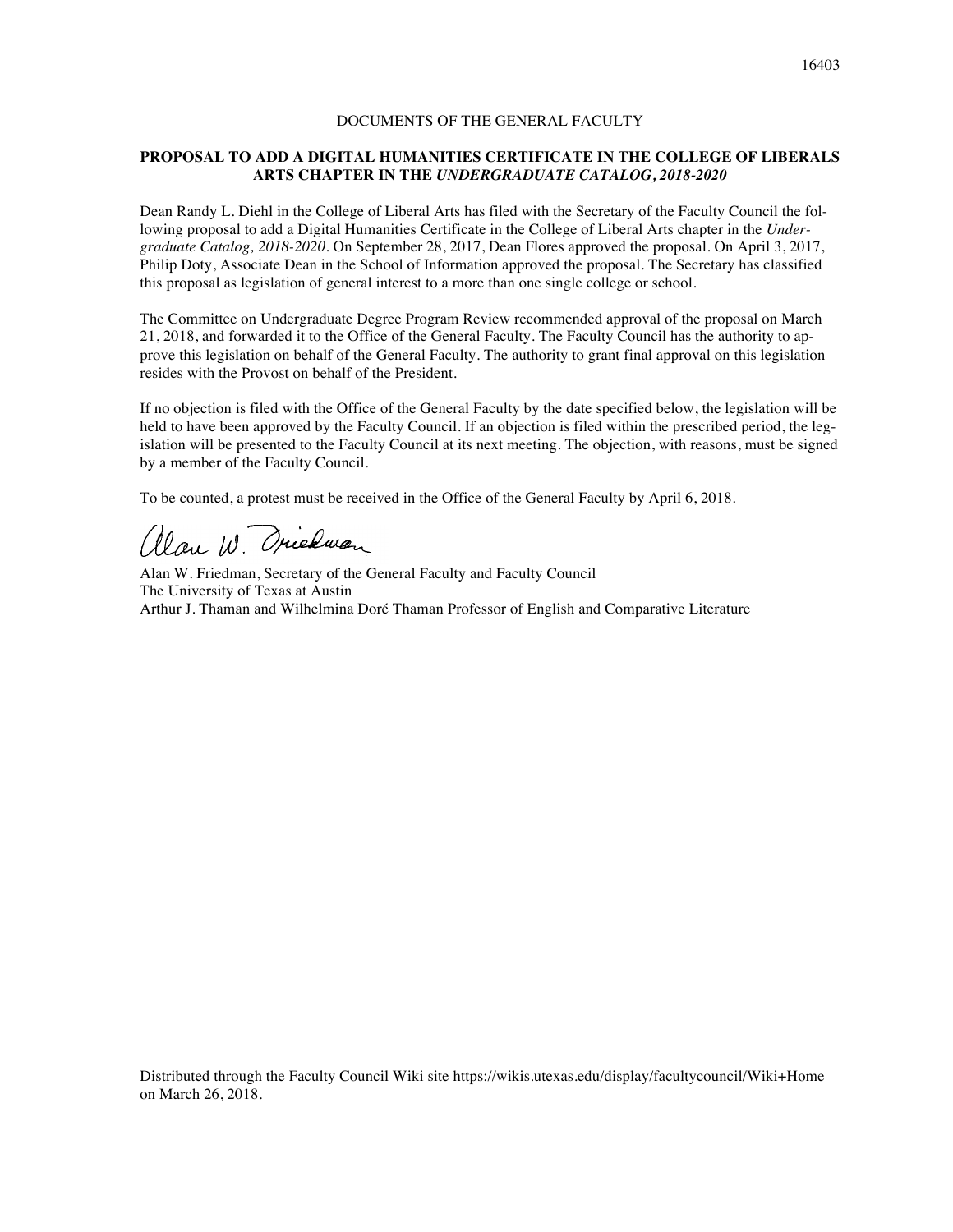16404

# **PROPOSAL TO ADD A DIGITAL HUMANITIES CERTIFICATE IN THE COLLEGE OF LIBERALS ARTS CHAPTER IN THE** *UNDERGRADUATE CATALOG, 2018-2020*

|    | <b>Type of Proposal:</b><br>$\boxtimes$ New Certificate Program<br>Delete a Program                                                                                                                                                                                                                                                                                                                                                                                                                                                                                                                                                                                                                                                                                                                                                                                                                                                                                                                                                                                                                                                                                                                                                                                                                                                                                                         |                     | Change an Existing Certificate Program                                                                                                                                                                                                                                         |              |                                                                          |                                                                                                                                 |
|----|---------------------------------------------------------------------------------------------------------------------------------------------------------------------------------------------------------------------------------------------------------------------------------------------------------------------------------------------------------------------------------------------------------------------------------------------------------------------------------------------------------------------------------------------------------------------------------------------------------------------------------------------------------------------------------------------------------------------------------------------------------------------------------------------------------------------------------------------------------------------------------------------------------------------------------------------------------------------------------------------------------------------------------------------------------------------------------------------------------------------------------------------------------------------------------------------------------------------------------------------------------------------------------------------------------------------------------------------------------------------------------------------|---------------------|--------------------------------------------------------------------------------------------------------------------------------------------------------------------------------------------------------------------------------------------------------------------------------|--------------|--------------------------------------------------------------------------|---------------------------------------------------------------------------------------------------------------------------------|
|    | Note: If the certificate program proposed for addition or change includes a requirement of 21 to 24<br>semester credit hours, an additional form is required for THECB approval/notification.                                                                                                                                                                                                                                                                                                                                                                                                                                                                                                                                                                                                                                                                                                                                                                                                                                                                                                                                                                                                                                                                                                                                                                                               |                     |                                                                                                                                                                                                                                                                                |              |                                                                          |                                                                                                                                 |
|    | <b>Proposed classification:</b>                                                                                                                                                                                                                                                                                                                                                                                                                                                                                                                                                                                                                                                                                                                                                                                                                                                                                                                                                                                                                                                                                                                                                                                                                                                                                                                                                             | $\Box$ Exclusive    | $\boxtimes$ General                                                                                                                                                                                                                                                            | $\Box$ Major |                                                                          |                                                                                                                                 |
| 1. | IF THE ANSWER TO ANY OF THE FOLLOWING QUESTIONS IS YES, THE COLLEGE MUST<br>CONSULT LINDA DICKENS, DIRECTOR OF ACCREDITATION AND ASSESSMENT, TO DE-<br>TERMINE IF SACSCOC APPROVAL IS REQUIRED.<br>Is this a new transcript-recognized certificate program?<br>$\bullet$<br>Is this a request to delete an existing transcript-recognized certificate program?<br>$\bullet$<br>Does the certificate offer courses that will be taught off campus?<br>$\bullet$<br>Will courses in this program be delivered electronically?<br>٠<br>Will courses be developed specifically for the new certificate?<br>٠                                                                                                                                                                                                                                                                                                                                                                                                                                                                                                                                                                                                                                                                                                                                                                                    |                     |                                                                                                                                                                                                                                                                                |              | Yes $\boxtimes$<br>Yes  <br>Yes  <br>Yes <sub>l</sub><br>Yes $\boxtimes$ | $\overline{N_0}$<br>No $\boxtimes$<br>No $\boxtimes$<br>No $\boxtimes$<br>No                                                    |
| 2. | THIS PROPOSAL INVOLVES: (Please check all that apply)<br>$\boxtimes$ Courses in other colleges<br>Course in the core curricu-<br>lum<br>Change in admission re-<br>quirements (external or in-<br>ternal)                                                                                                                                                                                                                                                                                                                                                                                                                                                                                                                                                                                                                                                                                                                                                                                                                                                                                                                                                                                                                                                                                                                                                                                   | colleges<br>office) | $\boxtimes$ Courses in proposer's college that are<br>frequently taken by students in other<br>Change in course sequencing for an<br>existing program<br>Requirements not explicit in the cata-<br>log language (e.g., lists of acceptable<br>courses maintained by department |              | Flags<br>ventory                                                         | Courses that have to<br>be added to the in-                                                                                     |
| 3. | <b>SCOPE OF PROPOSED CHANGE:</b><br>Does this proposal impact other colleges/schools?<br>a.<br>If yes, then how? Courses in other schools will be recognized td. certificate<br>Do you anticipate a net change in the number of students in your college?<br>b.<br>If yes, how many more (or fewer) students do you expect? Thirty more students/year<br>Do you anticipate a net increase (or decrease) in the number of students from outside of your college<br>c.<br>taking classes in your college? Thirty students/year<br>If yes, please indicate the number of students and/or class seats involved. Thirty students/year<br>Do you anticipate a net increase (or decrease) in the number of students from your college taking<br>d.<br>courses in other colleges?<br>If yes, please indicate the number of students and/or class seats involved. Thirty students/year<br>If 3 a, b, c, or d was answered with yes, please answer the following questions. If the proposal has po-<br>tential budgetary impacts for another college/school, such as requiring new sections or a non-<br>negligible increase in the number of seats offered, at least one contact must be at the college-level.<br>How many students do you expect to be impacted? Thirty students/year<br>Impacted schools must be contacted and their response(s) included:<br>iSchool<br>Person communicated with: |                     | Dean Randolph Bias                                                                                                                                                                                                                                                             |              |                                                                          | Yes $\boxtimes$ No $\Box$<br>Yes $\boxtimes$ No $\boxtimes$<br>Yes $\boxtimes$ No $\Box$<br>Yes $\nabla \mathbb{N}$ No $\nabla$ |
|    | Date of communication:                                                                                                                                                                                                                                                                                                                                                                                                                                                                                                                                                                                                                                                                                                                                                                                                                                                                                                                                                                                                                                                                                                                                                                                                                                                                                                                                                                      |                     | continuously                                                                                                                                                                                                                                                                   |              |                                                                          |                                                                                                                                 |

Response: positive Moody College of Communication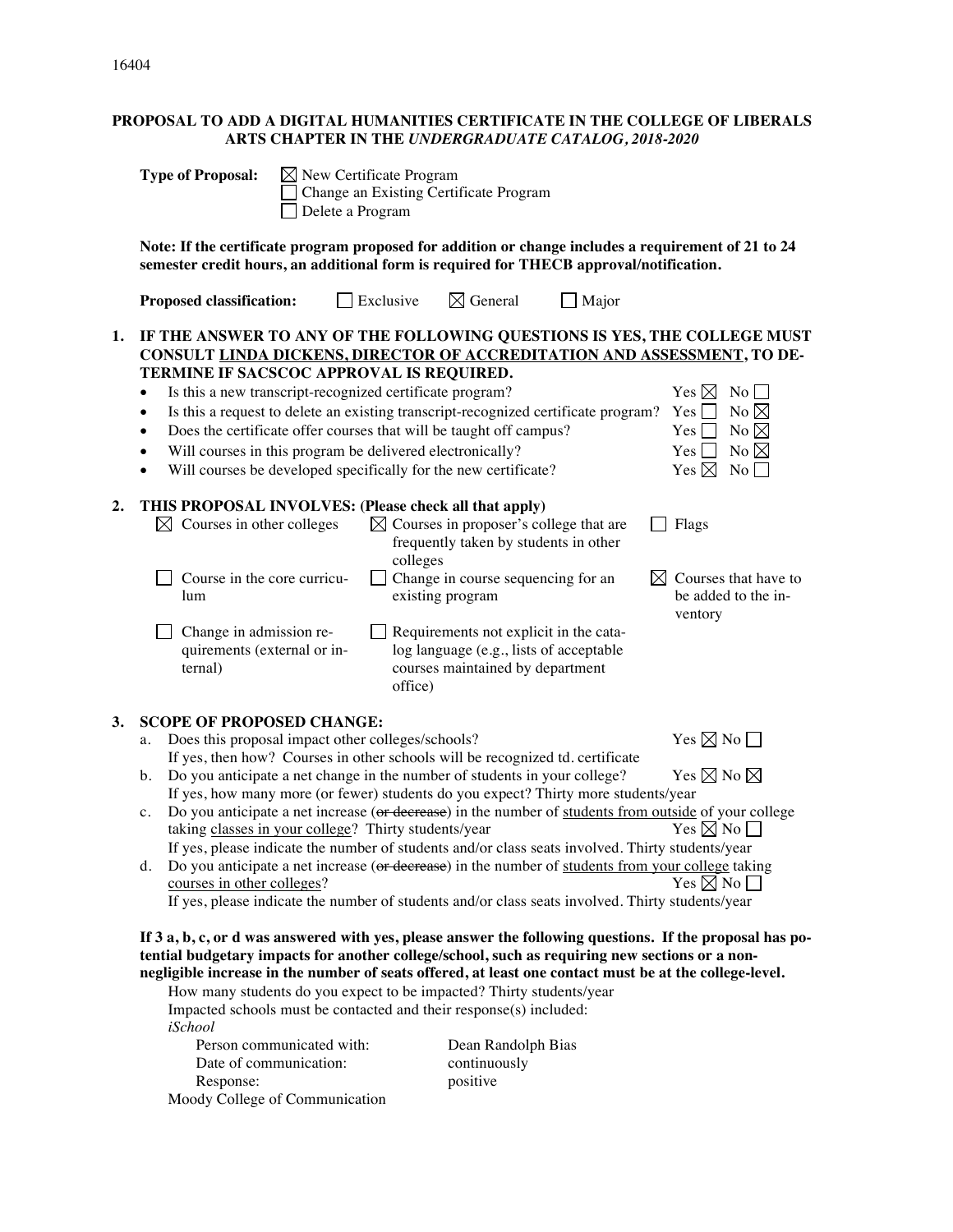| Person communicated with:       | Mark Bernstein, Assoc. Dean for Undergraduate Educa-   |
|---------------------------------|--------------------------------------------------------|
| tion                            |                                                        |
| Date of communication:          | continuously                                           |
| Response:                       | positive                                               |
| College of Fine Arts            |                                                        |
| Person communicated with:       | Andrew Dell'Antonio, Assoc. Dean for Undergraduate     |
| <b>Studies Education</b>        |                                                        |
| Date of communication:          | continuously                                           |
| Response:                       | positive                                               |
| College of Liberal Arts         |                                                        |
| Person communicated with:       | Richard Flores, Senior Associate Dean for Academic Af- |
| fairs                           |                                                        |
| Date of communication:          | September 28, 2017                                     |
| Response:                       | positive                                               |
| School of Undergraduate Studies |                                                        |
| Person communicated with:       | Jeanette Herman, Assistant Dean                        |
| Date of communication:          | September 28, 2017                                     |
| Response:                       | positive                                               |
|                                 |                                                        |

- **4. OFFICIAL CERTIFICATE NAME:** Undergraduate Certificate: Digital Humanities Certificate
- **5. CIP CODE** (administrative unit awarding the certificate)**:** College of Liberal Arts, in coordination with the School of Information, CIP code 24.0199

# **6. STATEMENT OF OBJECTIVE**:

# **Digital Humanities Certificate**

Digital Humanities is an area of study where humanities disciplines engage digital tools, archives, artifacts, and information technologies. This certificate is designed to introduce students to the ideas, materials and computational tools that underlie this field. It is open to students of all majors and will be certified by the College of Liberal Arts, but will also have committee membership from the School of Information to coordinate curriculum and will appear in both colleges' catalogs. Students take eighteen credit hours from a selection of courses taught in different departments and colleges at UT Austin and must earn a letter grade of *C*or better in all courses required for certification. Some courses required by the certificate may also fulfill degree requirements established by a student's major department.

To earn the Certificate, students must take:

- (1) An introduction to the Digital Humanities,
- (2) Twelve hours of coursework including at least one methods-based course,

(3) A capstone course involving project-based Digital Humanities work.

**7. NUMBER OF STUDENTS EXPECTED TO RECEIVE THE CERTIFICATE EACH SEMESTER:**  Fifteen per long semester

# **8. NUMBER OF HOURS REQUIRED FOR COMPLETION (Note: If the number of required hours is 21 to 24, THECB form is required**: Eighteen hours

# **9. LIST FACULTY ON THE CERTIFICATE PROGRAM FACULTY COMMITTEE**.

| Name of Faculty             |                    | Title at UT Aus- | Highest Degree and Award-     |
|-----------------------------|--------------------|------------------|-------------------------------|
| Member                      | College/Department | tın              | ing Institution               |
| Tanya Clement <sup>*+</sup> | School of Infor-   | Associate Prof.  | Ph.D., University of Mary-    |
|                             | mation             |                  | land, College Park            |
| Amelia Acker*               | School of Infor-   | Assistant Prof.  | Ph.D., University of Califor- |
|                             | mation             |                  | nia, Los Angeles              |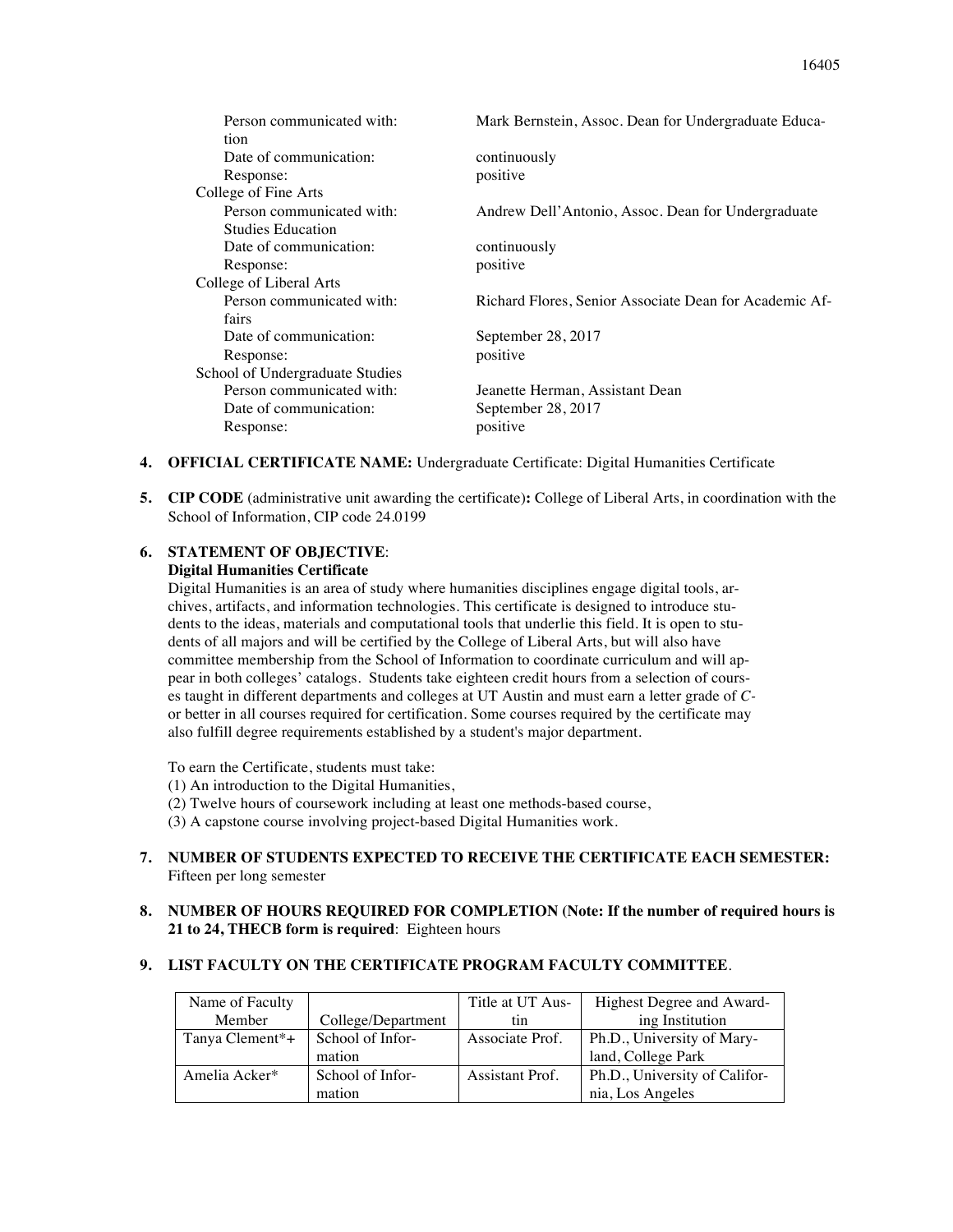| Casey Boyle*      | Department of Rhet-       | Assistant Prof.   | Ph.D., University of South    |
|-------------------|---------------------------|-------------------|-------------------------------|
|                   | oric & Writing            |                   | Carolina                      |
| Daina Berry*      | <b>History Department</b> | Associate Prof.   | Ph.D., University of Califor- |
|                   |                           |                   | nia, Los Angeles              |
| Caroline Frick*   | Department of Ra-         | Associate Prof.   | Ph.D., The University of      |
|                   | dio-Television-Film       |                   | Texas at Austin               |
| Elizabeth Gushee  | Harry Ransom Cen-         | Director of Digi- | M.L.I.S, Catholic University  |
|                   | ter                       | tal Collections   | of America                    |
| Lars Hinrichs*    | Department of Eng-        | Associate Prof.   | Ph.D., University of Frei-    |
|                   | lish                      |                   | burg, Germany                 |
| Bruce Pennycook   | Department of Theo-       | Professor; Di-    | M.A., University of Toronto   |
|                   | ry and Composition        | rector, The Cen-  |                               |
|                   |                           | ter for Arts and  |                               |
|                   |                           | Entertainment     |                               |
|                   |                           | Technology        |                               |
|                   |                           |                   |                               |
| Adam Rab-         | Department of Clas-       | Associate Prof.   | Ph.D., University of Michi-   |
| inowitz*          | sics                      |                   | gan, Ann Arbor                |
| Astrid Runggaldie | Department of Art         | Assistant direc-  | Ph.D., Boston University      |
| $r^*$             | and Art History           | tor, Mesoameri-   |                               |
|                   |                           | ca Center         |                               |

\*Tenured and tenure-track faculty

+DH certificate program director

**10. ACADEMIC COURSE REQUIREMENTS**: Use this table to identify the courses that qualify for this certificate program.

| Abbreviation and | Course Title                                                   | <b>SCH</b> |
|------------------|----------------------------------------------------------------|------------|
| Number           |                                                                |            |
| INF 315x         | Principles In Digital Humanities                               | 3          |
| <b>AET 305</b>   | Foundations of Music Technology                                | 3          |
| <b>AET 325</b>   | 2D Digital Production Art                                      | 3          |
| <b>AET 326</b>   | Digital Production Art 3-D                                     | 3          |
| <b>AET 327</b>   | Advanced 3-D Modeling                                          | 3          |
| <b>AET 306</b>   | Foundations of Digital Imaging and Visualization               | 3          |
| <b>AET 323</b>   | Creating Music and Sound For Film Video and Games              | 3          |
| <b>AET 335</b>   | <b>Game Aesthetics</b>                                         | 3          |
| <b>ART 318C</b>  | Transmedia: Digital Time-Based Art I                           | 3          |
| <b>ART 338C</b>  | Transmedia: Digital Time-Based Art II                          | 3          |
| <b>ART 358C</b>  | Transmedia: Digital Time-Based Art III                         | 3          |
| <b>INF315E</b>   | Information and Culture: Introduction to Databases             | 3          |
| <b>INF350G</b>   | Information in Society: Introduction to Audio Preservation and | 3          |
|                  | Reformatting                                                   |            |
| J 339T           | Mapping in Storytelling                                        | 3          |
| <b>MUS 319D</b>  | Foundations of Digital Sound and Music                         | 3          |
| <b>CMS 348K</b>  | Visual Media and Interaction                                   | 3          |
| <b>CMS 341</b>   | <b>Digital Communications</b>                                  | 3          |
| <b>INF 304D</b>  | <b>Introduction to Information Studies</b>                     | 3          |
| <b>INF315E</b>   | Information and Culture: Human Computer Interaction            | 3          |
| <b>INF315E</b>   | Information and Culture: Introduction to Digital Cultures      | 3          |
| <b>INF327E</b>   | Information and People: Comics, Graphic Novels, & Manga        | 3          |
| <b>INF 327E</b>  | Information and People: Media & Literacy                       | 3          |
| <b>INF 350E</b>  | Concepts & Practices in Information Security                   | 3          |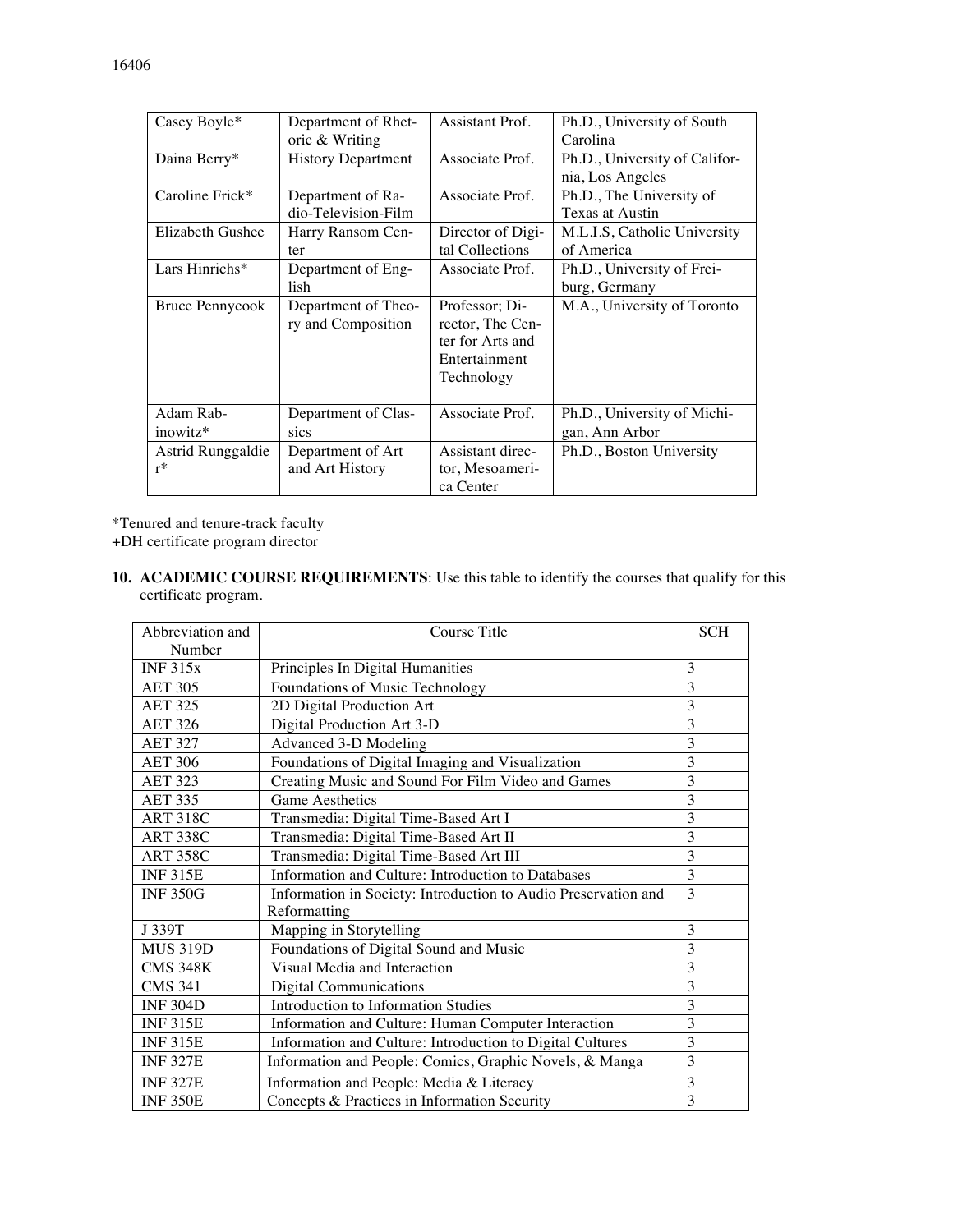| <b>INF331C</b>   | <b>Beyond Google</b>                            | 3              |
|------------------|-------------------------------------------------|----------------|
| <b>INF335C</b>   | Information in Cyberspace                       | 3              |
| <b>INF 350E</b>  | Information in Society                          | 3              |
| <b>INF 350E</b>  | Technologies of the Book                        | $\overline{3}$ |
| J 308D           | Data, Privacy and You                           | $\overline{3}$ |
| J 355F           | Living in the Information Age                   | 3              |
| J 336F           | Social Media Journalism                         | $\overline{3}$ |
| <b>RHE 309K</b>  | Rhetoric and Digital Life                       | $\overline{3}$ |
| <b>RHE 330C</b>  | Digital Rhetorics of Satire                     | $\overline{3}$ |
| RHE 330C         | Digital Self and Rhetoric                       | 3              |
| RHE 330C         | Writing with Sound                              | 3              |
| <b>RTF 331P</b>  | <b>Internet Cultures</b>                        | $\overline{3}$ |
| <b>RTF 326C</b>  | <b>Tech Culture</b>                             | $\overline{3}$ |
| <b>MUS 329E</b>  | Intro to Electronic Media                       | $\overline{3}$ |
| <b>MUS 329J</b>  | Introduction to Computer Music                  | $\overline{3}$ |
| <b>MUS 319D</b>  | Foundations of Digital Sound and Music          | 3              |
| AHC 679HB        | <b>Classical Studies Honors Tutorial Course</b> | $\overline{3}$ |
| E679 HB          | <b>English Honors Thesis</b>                    | $\overline{3}$ |
| GOV 679HB        | <b>Honors Tutorial Course</b>                   | 3              |
| <b>HIS 679HB</b> | History Honors Tutorial Course                  | $\overline{3}$ |
| LAH 679TB        | Liberal Arts Honors Thesis                      | $\overline{3}$ |
| <b>LIN 679HB</b> | Linguistics Honors Tutorial Course              | $\overline{3}$ |
| MES 679HB        | Middle Eastern Studies                          | $\overline{3}$ |
| <b>PHL 679HB</b> | Philosophy Honors Tutorial Course               | $\overline{3}$ |
| <b>RHE 330C</b>  | Digital Storytelling                            | 3              |
| RHE 679HB        | <b>Rhetoric Honors Tutorial Course</b>          | $\overline{3}$ |
| <b>RS 679HB</b>  | Religious Studies Honors Tutorial Course        | $\overline{3}$ |
| REE 679HB        | Slavic and Eurasian Studies Tutorial Course     | $\overline{3}$ |
| <b>POR 379H</b>  | Spanish and Portuguese Honors Tutorial Course   | $\overline{3}$ |
| <b>SPN 377H</b>  | Spanish and Portuguese Honors Tutorial Course   | 3              |
| <b>UGS 320K</b>  | <b>Supervised Research</b>                      | $\overline{3}$ |
| <b>UGS 320L</b>  | Independent Inquiry                             | $\overline{3}$ |
|                  |                                                 |                |

#### **11. OTHER CERTIFICATE REQUIREMENTS:**

To earn the Certificate, students must take:

- (1) An introduction to the Digital Humanities (DH),
- (2) Twelve hours of coursework including at least one methods-based course,
- (3) A capstone course involving project-based Digital Humanities work.

A new undergraduate-level course entitled "Principles in Digital Humanities" that would satisfy the first requirement has been developed and has been offered for the first time in fall 2017. Five students are currently registered for the course. The dean and associate dean of the School of Information have committed to offering the course with a permanent course number (INF 315X) in future semesters and to providing funding for at least one section of the course each academic year with an enrollment cap of twenty-five; the instructor will be a graduate student. The course will be repeated annually thereafter. Depending on enrollment, additional sections may be offered in the spring semesters.

The second requirement can be fulfilled by taking a range of courses within and beyond the student's fields of specialization. At least one course must emphasize the acquisition of methods in digitization techniques (XML, OCR, image scanning and processing, GIS), archive building, computer programming, visualization for various applications such as textual data set mining and statistical analysis, data organization, working with new media, or the creation of software applications.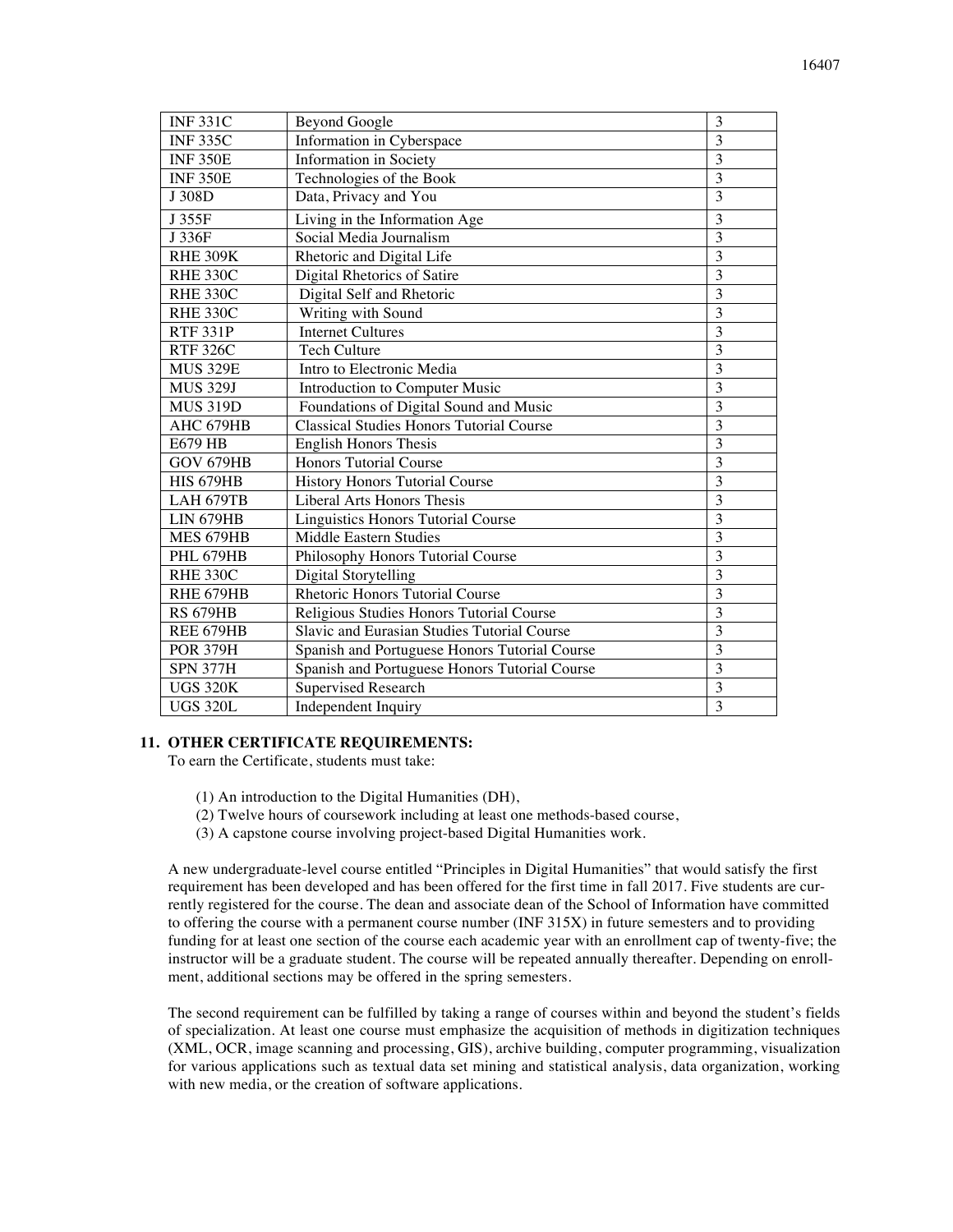Given the particularly emergent nature of the Digital Humanities, new courses are offered each year that can satisfy the second requirement. At the same time, only a few of the skills and electives courses we list below as example fulfillments of the second requirement are regularly reoccurring. We believe that given the broad selection of qualifying courses that has been available at UT Austin for years, this academic vibrancy is ultimately a strength of this Certificate. We also believe that as digital methods begin to become more common in basic research training in the humanities, more courses will be offered each year that will satisfy the requirements of the certificate.

The capstone course must feature project-based work, and will be approved by the DH Certificate Program Director for each student completing the Certificate. Independent studies or honors theses or research apprenticeships grounded in Digital Humanities work that constitute a DH project may satisfy this requirement.

#### **12. GIVE A DETAILED RATIONALE FOR CHANGE(S):**

Scholarship in Digital Humanities interprets the cultural and social impact of information technologies as well as creates and applies these technologies to answer cultural, social, historical, and philological questions. Digital Humanities scholarship is necessarily collaborative and interdisciplinary. It emphasizes design, multimediality, and experiential learning and research by creatively expanding the networks of participation, the modes of access, and the tools for the creation and dissemination of scholarship. Digital Humanities practices are not limited to conventional humanities departments, but are emerging in every humanistic field at UT Austin, within the College of Liberal Arts and beyond, in arts and architecture, information studies, film and media studies, archaeology, geography, ethnic studies, and the social sciences. At the same time, Digital Humanities is a natural outgrowth and expansion of the traditional scope of the Humanities and Information Studies, not a replacement or rejection of traditional humanistic inquiry. In fact, the role of the humanist is critical at this historic moment, as our cultural legacy is migrated to digital formats and our relation to knowledge, cultural material, technology, and society is radically reconceptualized.

Many leading universities in the United States have recognized the profoundly transformative effect that information technologies have had on research and teaching by establishing lab-based research programs. The University of Virginia led with the Institute for Advanced Technology in the Studies, which now supports more than forty Digital Humanities research projects and a master's program in Digital Humanities. The Stanford Humanities Laboratory, established in 2001, is a collaborative research environment for cross-disciplinary and multi-institutional, technologically transformative projects. Duke, a founding member of HASTAC (Humanities, Arts, Science, and Technology Advanced Collaboratory), adopted a similar model within its John Hope Franklin Humanities Institute. Other top-tier universities such as Harvard, Brown, Dartmouth, Berkeley, Princeton, and the University of Michigan have begun aggressively to hire in the field and to design multidisciplinary programs in Digital Humanities. These institutional efforts towards innovation in pedagogy, research, and public engagement have developed with support from external grant and foundation funding.

Because Digital Humanities demands interdisciplinary education, it offers a compelling model for transformative scholarship and pedagogy at the undergraduate level. Digital Humanities facilitates the necessary critical thinking, analytic skills, and creativity that have long been at the heart of the undergraduate educational experience and thus impacts all fields that use new technologies to undertake research. As more and more courses utilize digital technologies for instruction, new information platforms are emerging, which encourage collaboration, creativity, and interdisciplinarity. Yet, the existing, funded projects at UT Austin do not offer enough opportunities for project-based work for a wide range of students. At the same time, the collections at the heart of humanities research and UT Austin's world-class libraries and archives are often inaccessible for digital analysis by scholars even when they have been digitized. Pairing students with project-based work in these collections offers a unique opportunity to train students in much-needed information skills and to showcase these and community collections in research that engages staff, undergraduates, graduates, and faculty. The DH Certificate will harness students' engagement with and excitement about digital technologies and media and put that energy to use in a flexible curriculum that requires both skills acquisition and critical inquiry.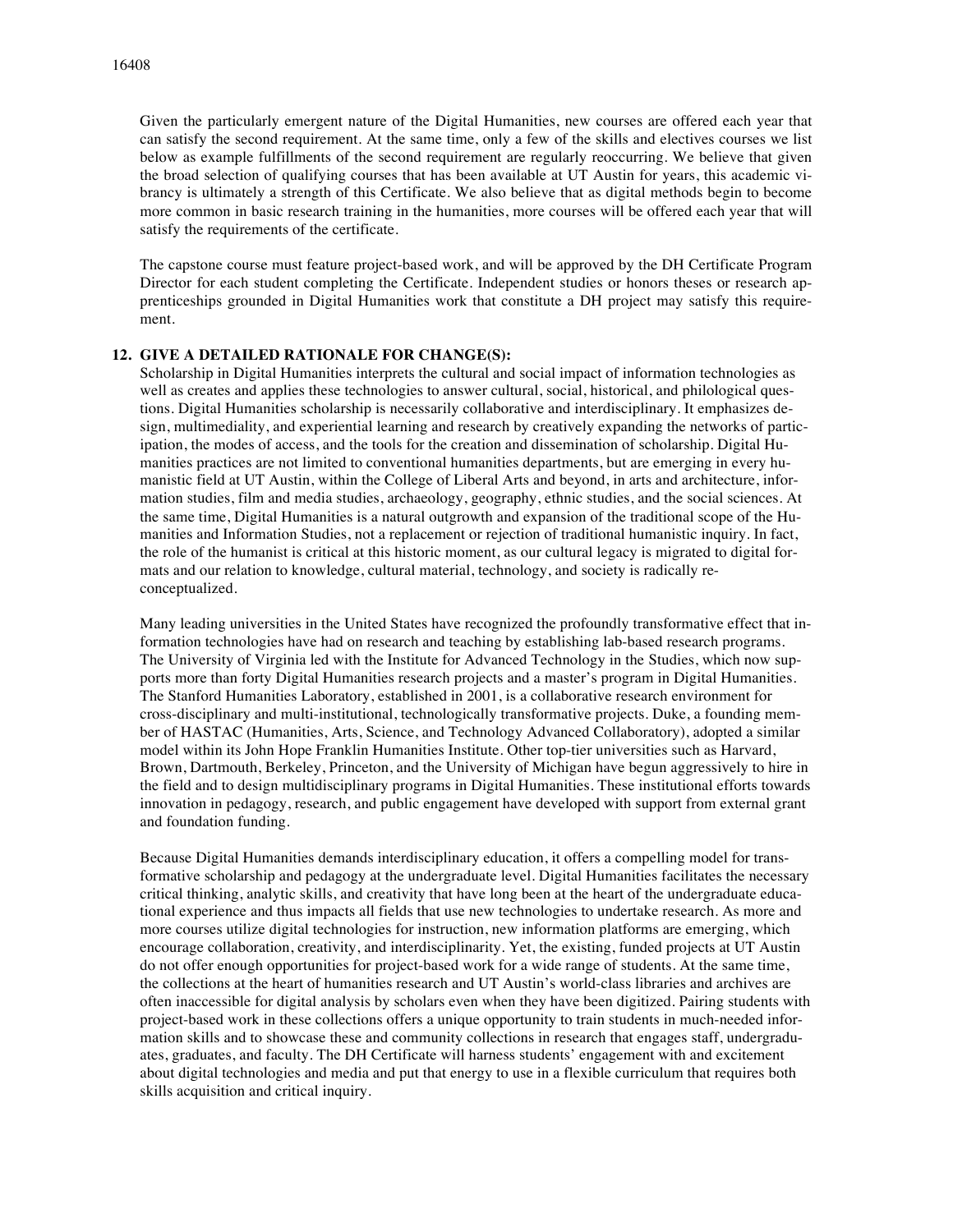# **13. COLLEGE/SCHOOL APPROVAL PROCESS:**

Dean approval date: April 3, 2017 Associate Dean Philip Doty, School of Information

# **PROPOSED NEW CATALOG TEXT:**

To appear in the College of Liberal Arts chapter and the School of Information chapter of the *Undergraduate Catalog.*

# **MINOR AND CERTIFICATE PROGRAMS**

#### **Digital Humanities Certificate**

The Digital Humanities represent the area of study where humanities disciplines and studies in information engage digital tools, archives, artifacts, and information technologies. This certificate is designed to introduce students to the ideas, materials and computational tools that underlie this field. It is open to students of all majors. Students take eighteen credit hours from a selection of courses taught in different departments and colleges at UT Austin and must earn a letter grade of *C-* or better in all courses required for certification. Some courses required by the certificate may also fulfill degree requirements established by a student's major department.

To earn the Certificate, students must take:

(1) An introduction to the Digital Humanities,

(2) Twelve hours of coursework including at least one methods-based course,

(3) A capstone course involving project-based Digital Humanities work.

The following courses are recognized as fulfilling the certificate's requirements:

*Introduction*

INF 315X, Principles In Digital Humanities *Skills* AET 305, Foundations of Music Technology+ AET 325, 2D Digital Production Art AET 326, Digital Production Art 3-D AET 327, Advanced 3-D Modeling AET 306, Foundations of Digital Imaging and Visualization AET 323, Creating Music and Sound For Film Video and Games AET 335, Game Aesthetics ART 318C, Transmedia: Digital Time-Based Art I# ART 338C, Transmedia: Digital Time-Based Art II# ART 358C, Transmedia: Digital Time-Based Art III# INF 315E, Information and Culture: Introduction to Databases INF 350G, Information in Society: Introduction to Audio Preservation and Reformatting J 339T, Mapping in Storytelling MUS 319D, Foundations of Digital Sound and Music *Electives* CMS 348K, Visual Media and Interaction CMS 341, Digital Communications INF 304D, Introduction to Information Studies INF 315E, Information and Culture: Human Computer Interaction INF 315E, Information and Culture: Introduction to Digital Cultures INF 327E, Information and People: Comics, Graphic Novels, & Manga INF 327E, Information and People: Media & Literacy INF 350E, Concepts & Practices in Information Security INF 331C , Beyond Google INF 335C, Information in Cyberspace INF 350E, Information in Society: Information Ethics INF 350E, Technologies of the Book INF 350G, Information in Society: Historical Museums: Context & Practice